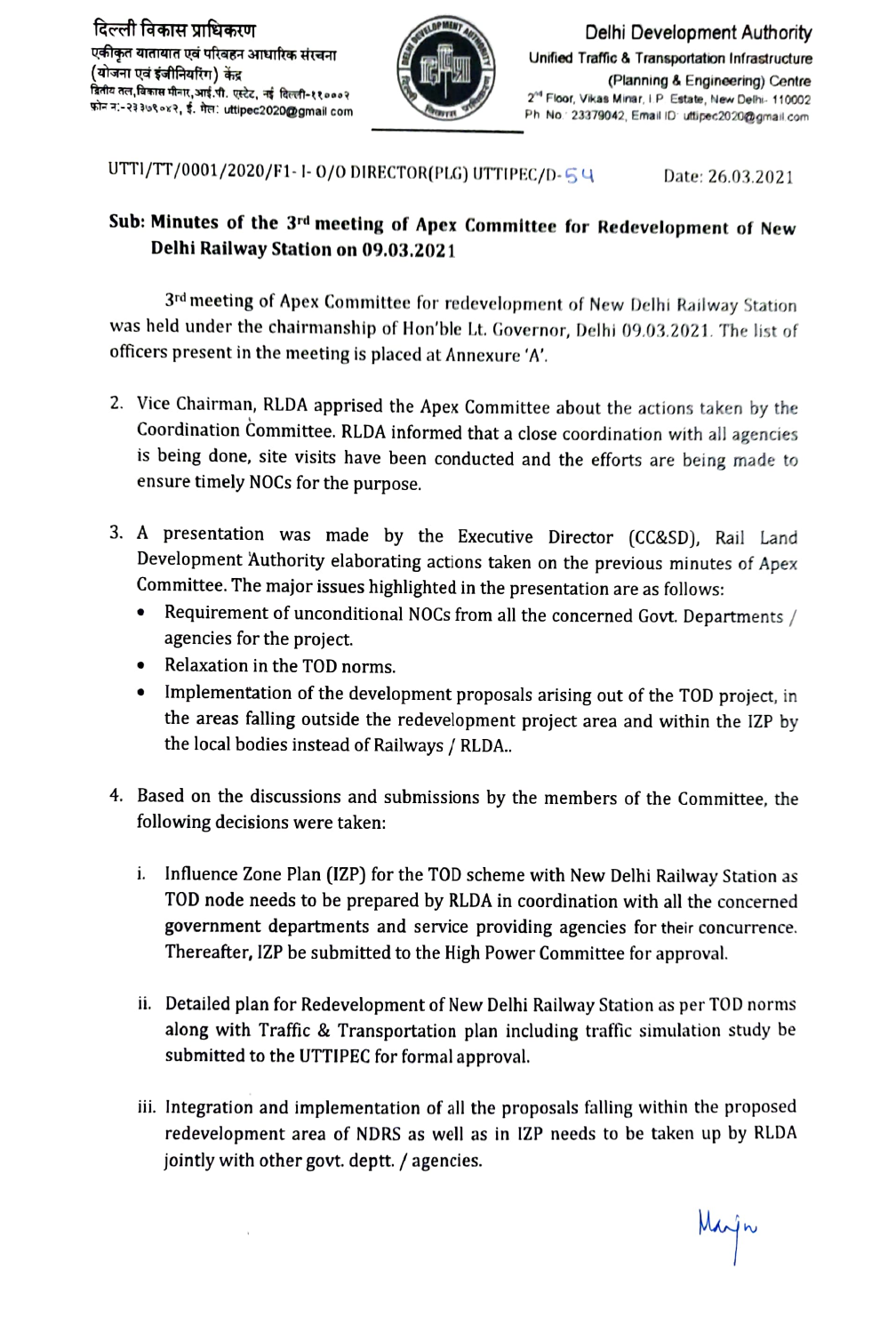- iv. TOD / redevelopment scheme requires comprehensive planning includin creation of additional infrastructure, addressing critical issues related to inter and intra city connectivity / linkages. The issues raised by local bodies and service providing agencies need to be addressed during planning to avoid complications at the implementation stage.
- v. In order to deal with the multiplicity of agencies and heavy investments in the construction / extension / widening of roads including shifting as well as augmentation of physical infrastructure services, it was considered that option for apportioning the cost of infrastructure on pro-rata basis be worked out.
- vi. TOD is envisaged as a compact vertical development with higher FAR resulting in higher density and hence, the provisioning of ample open and green public spaces with improved linkages resulting in walkable precincts is critical within the TOD node. As such the requirement of 20% of area under public green space is mandatory provision and cannot be dispensed with.
- vii. Detailed proposal needs to be submitted to Forest Deptt, GNCTD for assessment and evaluation.
- Details regarding extremity of the building footprint and highest point / elevation of the proposed redevelopment needs to be submitted to AAl and analysed as per the Colour Coded Zoning Map (CcZM) of AAL. vii.
- ix. Delhi Jal Board and RLDA need to coordinate and chalk out an effective implementation plan encompassing the requirement of estimated additional 8.1MLD water supply or more in future.
- x. All the concerned local bodies / Authorities were directed to facilitate RLDA with all possible information, support and solutions for resolution of the issues raised and accord approval(s) in a well-coordinated and time bound manner.

The meeting ended with a vote of thanks to the Chair.

 $M_{\alpha\rightarrow m}$   $f_{a\downarrow}$   $_{26/03/m}$ <br>Additional Commissioner (Plg.), UTTIPEC

Member Secretary

To:

- 1. Hon'ble LG, Delhi, Chairman
- 2. Chief Secretary, GNCTD
- 3. Vice Chairman, DDA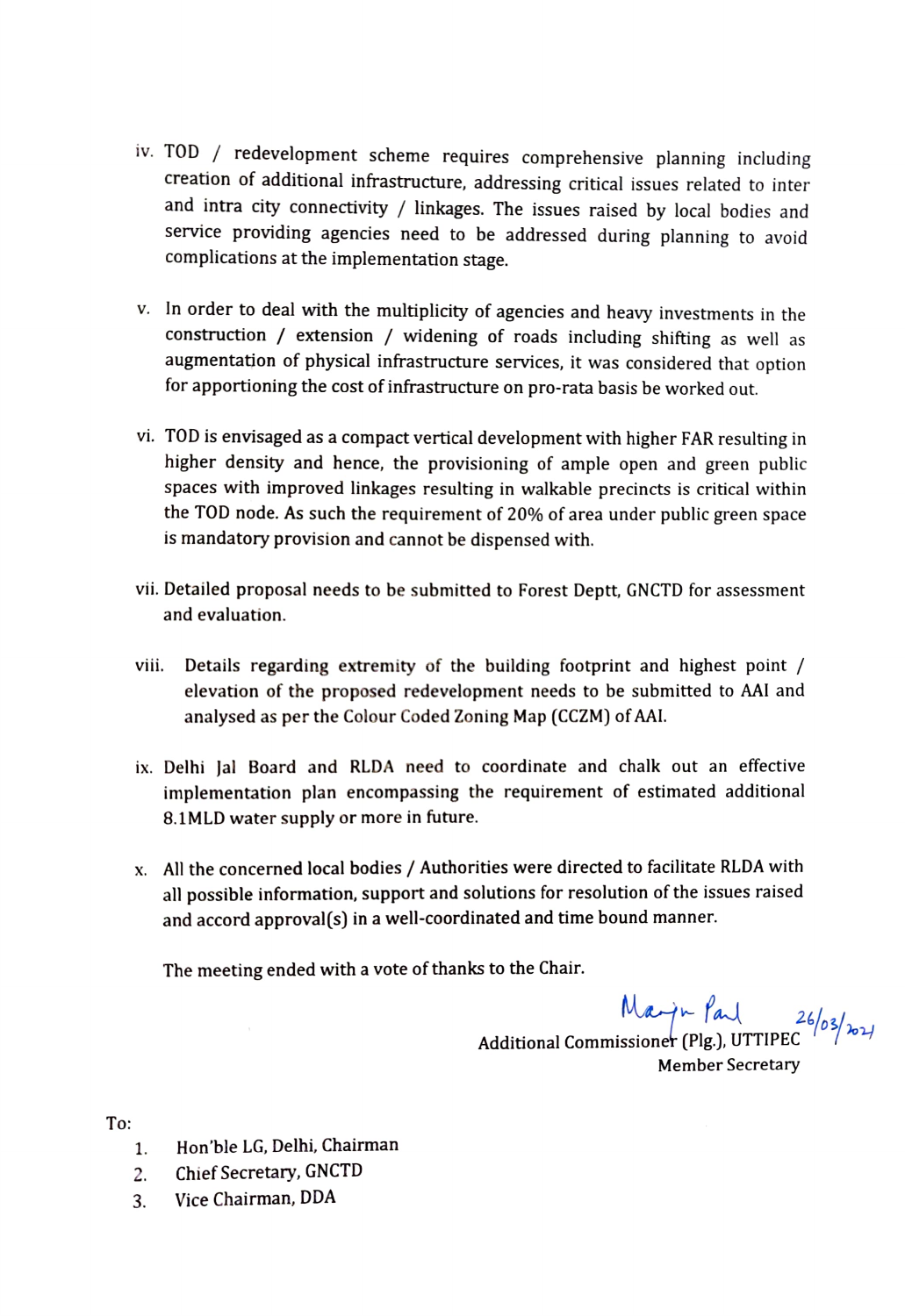- 4. Vice Chairman, Rail Land Development Authority<br>5. Chairman, Airport Authority of India<br>6. Chairman, National Monument Authority 4
- 
- 6. Chairman, National Monument Authority Chairman, New Delhi Municipal Council
- 7.
- 8. Chairman, DUAC
- 9. Managing Director, DMRC
- 10. Managing Director, DTC
- 11. Engineer Member, DDA

 $\mathfrak{c}$ 

- 
- 12. Commissioner (Plg.), DDA<br>13. Commissioner, North Delhi Municipal Corporation
- 14. Commissioner-Cum-Secretary (Transport), GNCTD<br>15. Special Commissioner of Police (Traffic)
- 
- 16. Chief Conservator of Forest, GNCTD
- 17. Director, National Institute of Urban Affairs
- 18. Divisional Railway Manager, Delhi Division, NR

 $\mu_{\text{A}}$   $\mu_{\text{B}}$   $\mu_{\text{B}}$   $\mu_{\text{B}}$ <br>Additional Commissioner (Plg.), UTTIPEC

Member Secretary